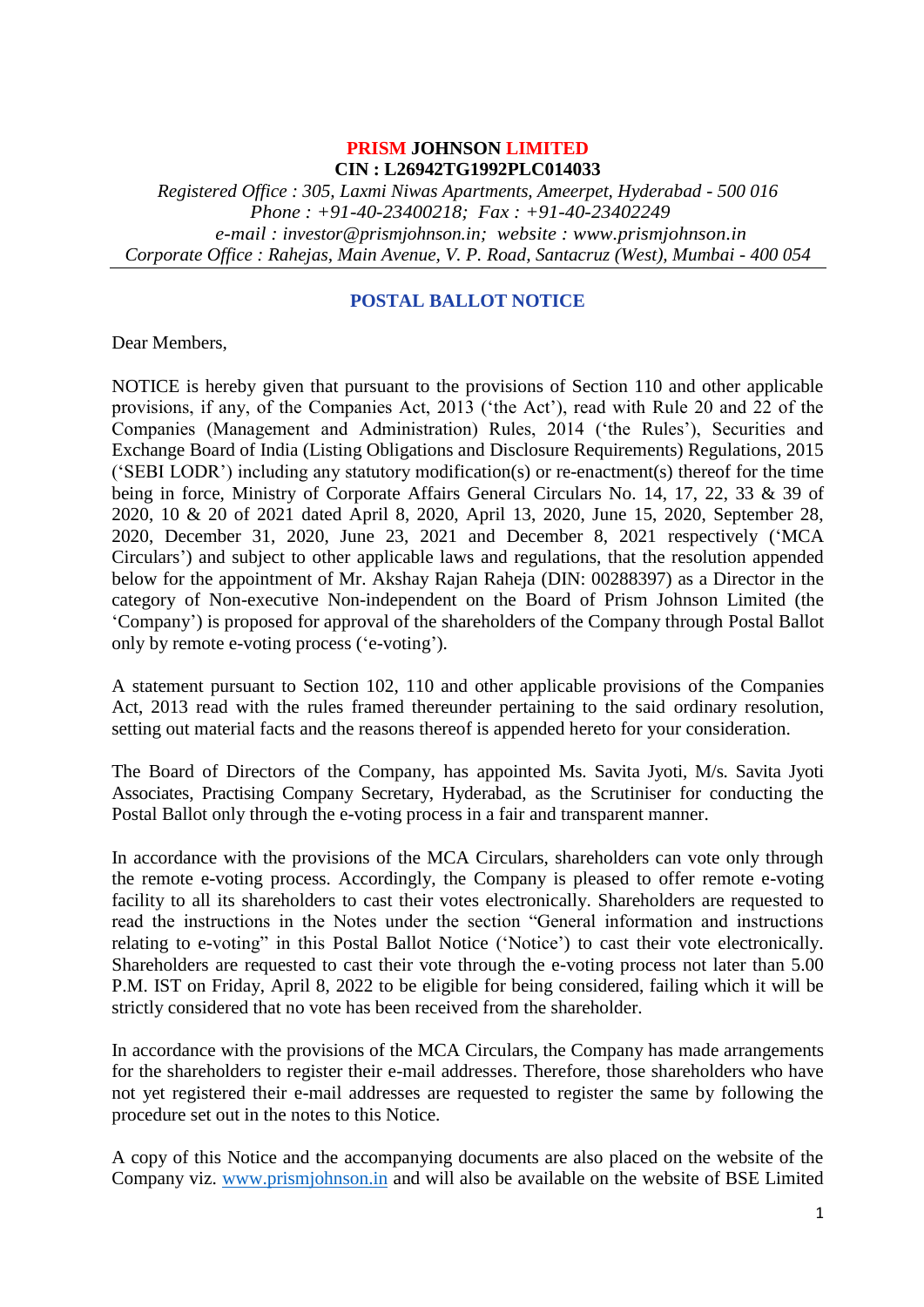('BSE') and National Stock Exchange of India Limited ('NSE') at [www.bseindia.com](http://www.bseindia.com/) and [www.nseindia.com](http://www.nseindia.com/) respectively and also on the website of KFin Technologies Private Limited ('KFin'/'RTA') at [https://evoting.kfintech.com/.](https://evoting.kfintech.com/)

The Scrutiniser will submit her report to the Chairperson, after completion of scrutiny of the votes. The results of voting by means of Postal Ballot through remote e-voting will be declared on or before Tuesday, April 12, 2022 and displayed along with the Scrutiniser's Report at the Registered as well as Corporate Office of the Company, communicated to the Stock Exchanges and would also be uploaded on the Company's website: [www.prismjohnson.in](http://www.prismjohnson.in/) and on the website of KFin: [https://evoting.kfintech.com/.](https://evoting.kfintech.com/)

## **Special Business :**

# **Appointment of Mr. Akshay Rajan Raheja (DIN: 00288397) as Non-executive Director of the Company**

To consider and, if thought fit, to pass the following resolution as an Ordinary Resolution :

"RESOLVED THAT pursuant to the provisions of Section 152 and 161 and other applicable provisions, if any, of the Companies Act, 2013, the Companies (Appointment and Qualification of Directors) Rules, 2014 and any other applicable rules made thereunder, the Securities and Exchange Board of India (Listing Obligations and Disclosure Requirements) Regulations, 2015, including any amendment, modification, variation or re-enactment thereof and the Articles of Association of the Company and pursuant to the recommendation of the Nomination & Remuneration Committee, Mr. Akshay Rajan Raheja (DIN: 00288397) who was appointed as Additional Director of the Company with effect from March 5, 2022 and in respect of whom the Company has received a notice under Section 160 of the Companies Act, 2013 proposing his candidature for the office of Director, be and is hereby appointed as Nonexecutive Director, liable to retire by rotation."

"RESOLVED FURTHER THAT the Board be and is hereby authorised to do all such acts, deeds and things as may be considered necessary to give effect to the aforesaid resolutions in its absolute discretion, deem necessary, proper or desirable without being required to seek any further consent or approval of the members or otherwise to the end and intent that it shall be deemed to have their approval thereto expressly by the authority of this resolution and to settle any questions, difficulties or doubts that may arise in this regard and further to execute all necessary documents, applications, returns and writings as may be necessary, proper, desirable or expedient."

By Order of the Board For **Prism Johnson Limited**

Aneeta S. Kulkarni *Company Secretary*

Place : Mumbai Date : March 3, 2022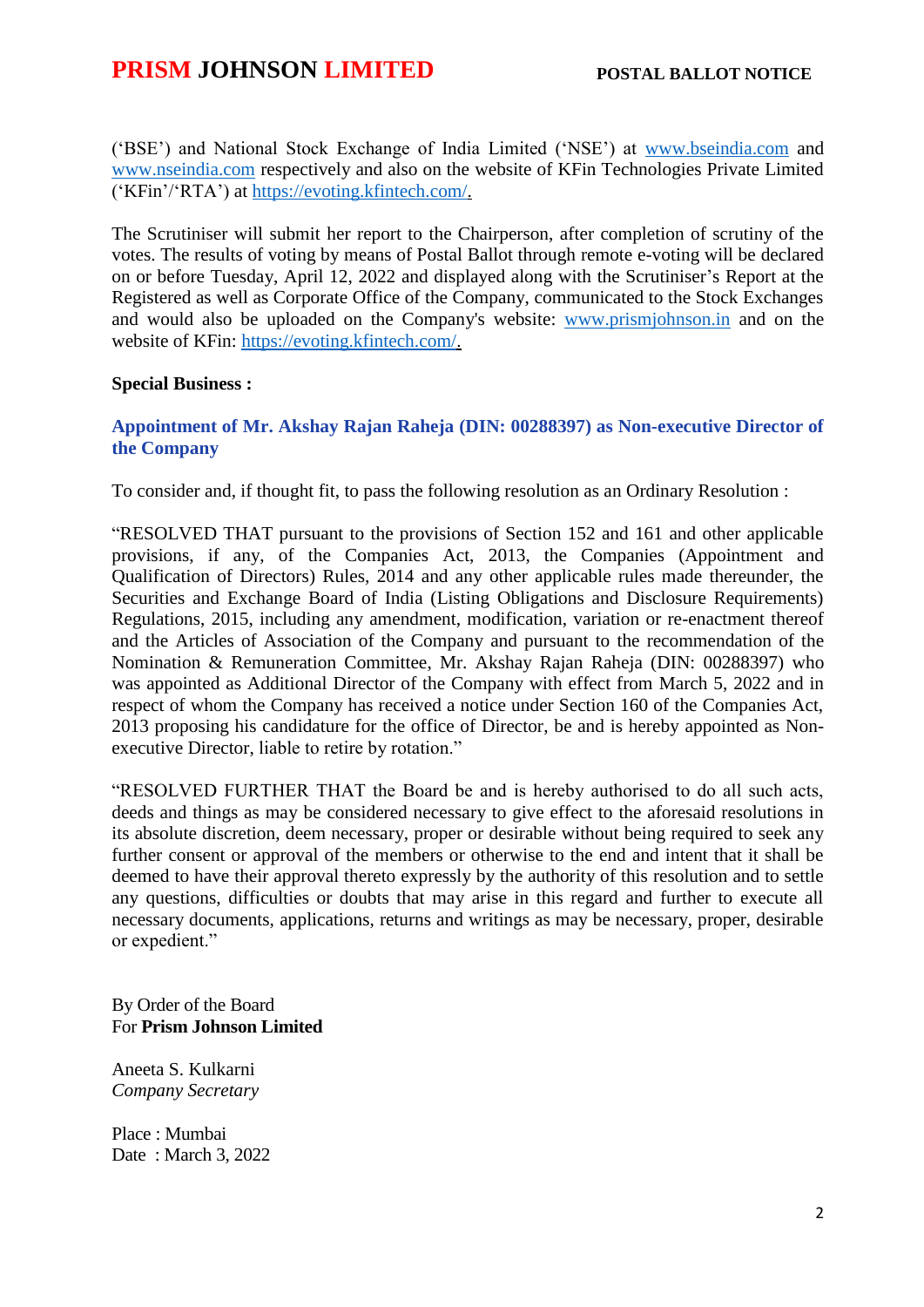## **Notes :**

- 1. The explanatory statement pursuant to Sections 102 and 110 of the Act read with rules thereto stating all material facts and the reasons for the proposal set out in the resolution is annexed herewith.
- 2. The Notice is being sent only by email to all the Members whose names appear on the Register of Members/List of Beneficial Owners as received from National Securities Depository Limited ('NSDL') and Central Depository Services (India) Limited ('CDSL') as on March 4, 2022 (the 'Cut-off date') and who have registered their email addresses in respect of electronic holdings with the Depository through the concerned Depository Participants and in respect of physical holdings with the Company's Registrar and Share Transfer Agent, KFin Technologies Private Limited ('KFin'/'RTA').
- 3. Shareholders may please note that the Notice will also be available on the Company's website at [https://www.prismjohnson.in,](https://www.prismjohnson.in/) websites of the Stock Exchanges i.e. BSE and NSE at [www.bseindia.com](http://www.bseindia.com/) and [www.nseindia.com](http://www.nseindia.com/) respectively, and on the website of KFin Technologies Private Limited at [https://evoting.kfintech.com.](https://evoting.kfintech.com/) The Company will not be despatching physical copies of Notice to any Member.
- 4. Members who have not registered their e-mail addresses are requested to register/update their email addresses, in respect of electronic holdings with the Depository through the concerned Depository Participants and in respect of physical holdings with KFin by following due procedure.
- 5. Members whose names appear on the Register of Members/List of Beneficial Owners as on cut-off date will be considered for the purpose of voting in proportion to their shares in the paid-up Equity Share capital of the Company as on the cut-off date. Resolution passed by the Members by way of Postal Ballot through Remote E-voting is deemed to have been passed as if the same has been passed at a General Meeting of the Members.
- 6. Members cannot exercise votes by proxy on Postal Ballot. A Member need not use all his/her/its votes nor does he/she/it need to cast all his/her/its votes in the same way.
- 7. The details regarding E-voting Event Number, User ID and Password along with other instructions are set out below.
- 8. The voting period for Remote E-voting commences on Thursday, March 10, 2022 at 9:00 A.M. IST and ends on Friday, April 8, 2022 at 5.00 P.M. IST During this period, the shareholders holding equity shares either in physical form or in dematerialised form, as on Friday, March 4, 2022, being the cut-off date, may cast their vote (for or against) electronically.
- 9. The results declared along with the Report of the Scrutiniser shall be placed on the website of the Company viz. [www.prismjohnson.in](http://www.prismjohnson.in/) and on the website of KFin viz. [https://evoting.kfintech.com](https://evoting.kfintech.com/) and shall be communicated to BSE and NSE, where the securities of the Company are listed and shall be displayed at the Registered Office as well as at the Corporate Office of the Company.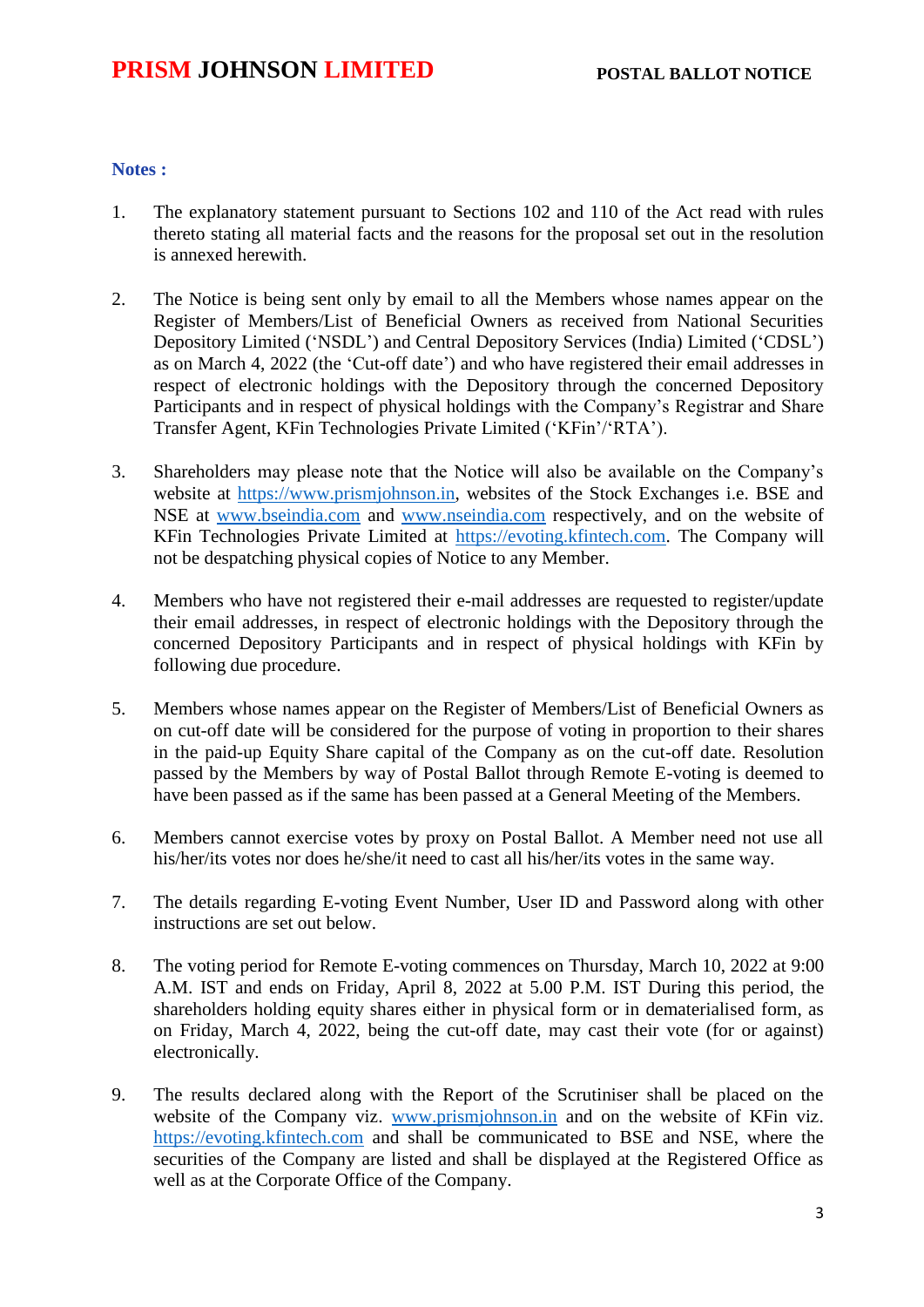- 10. The Scrutiniser's decision on the validity of the Postal Ballot shall be final.
- 11. **Procedure for Inspection of Documents :** All the documents referred to in the accompanying Notice and Explanatory Statement shall be available for inspection through electronic mode upon the request being sent on [investor@prismjohnson.in](mailto:investor@prismjohnson.in)
- 12. **Procedure for registering the email address and obtaining the Notice and Remote Evoting instructions by the shareholders whose email addresses are not registered with the Depositories (in case of shareholders holding shares in Demat form) or with RTA (in case of shareholders holding shares in physical form) :**
	- i. Those Members who have not yet registered their email addresses are requested to get their email addresses registered by following the procedure given below :
		- a. Members holding shares in demat form can get their e-mail ID registered by contacting their respective Depository Participant.
		- b. Members holding shares in physical form may register their email address and mobile number with KFin by sending email to [einward.ris@kfintech.com](mailto:einward.ris@kfintech.com) along with signed scanned copy of the request letter providing the email address, mobile number, self-attested PAN copy and copy of share certificate for receiving the Notice and the e-voting instructions or register their e-mail address with KFin by clicking on [https://ris.kfintech.com/clientservices/postalballot/.](https://ris.kfintech.com/clientservices/postalballot/)
	- ii. Further, those members who have not registered their email addresses and mobile nos. and in consequence could not be served the Notice, may temporarily get themselves registered with KFin, by clicking the link: [https://ris.kfintech.com/clientservices/postalballot.](https://ris.kfintech.com/clientservices/postalballot) Members are requested to support our commitment to environmental protection by choosing to receive the Company's communication through email going forward.
	- iii. Members who hold shares in identical names and in the same order of names in more than one folio are requested to write to the Company/RTA to consolidate their holdings in one folio.
	- iv. Members who have registered their e-mail address, mobile nos., postal address and bank account details are requested to validate/update their registered details by contacting the Depository Participant in case of shares held in electronic form or by contacting KFin, in case the shares are held in physical form.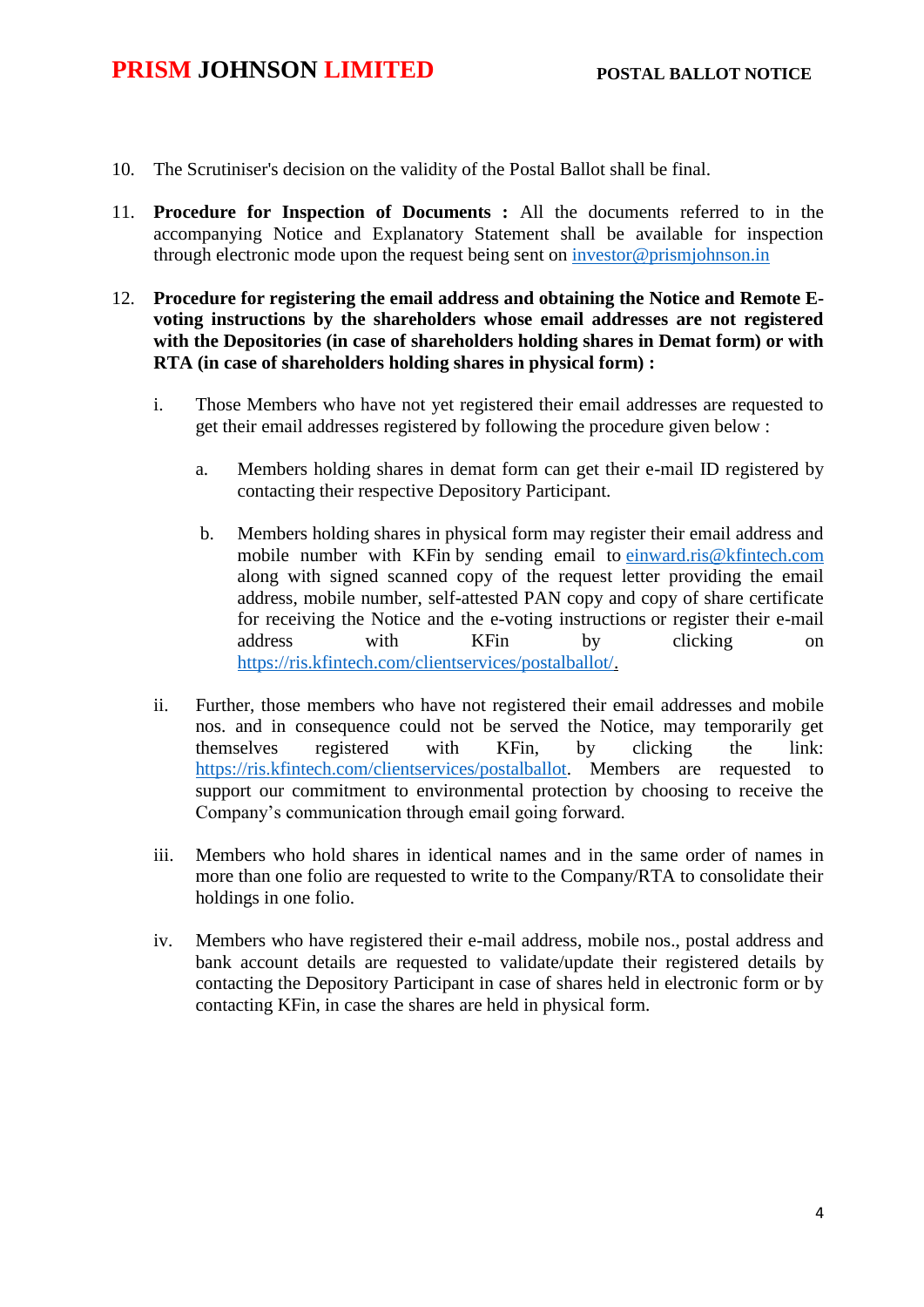# 13. **General information and instructions relating to e-voting :**

## **A. Voting through electronic means**

- a) In compliance with the provisions of Section 108 and other applicable provisions of the Act, if any, the Companies (Management and Administration) Rules, 2014 as amended, SS-2 and Regulation 44 of the SEBI LODR, the Members are provided with the facility to cast their vote electronically on the resolution set forth in this Notice from a place other than the venue of the Meeting ('remote e-voting') through the e-voting platform provided by KFin. A person who is not a member as on the cut-off date should treat this Notice for information purposes only.
- b) The Members, whose names appear in the Register of Members/List of Beneficial Owners as on the cut-off date are entitled to vote on the Resolution set forth in this Notice.
- c) The details of the process and manner for remote e-voting are given below :
	- i. Initial password is provided in the body of the email.
	- ii. Launch internet browser and type the URL: [https://evoting.kfintech.com](https://evoting.kfintech.com/) in the address bar.
	- iii. Enter the login credentials i.e. User ID and password mentioned in your email. Your Folio No./DP ID Client ID will be your User ID. However, if you are already registered with KFin for e-voting, you can use your existing User ID and password for casting your votes.
	- iv. After entering the details appropriately, click on LOGIN.
	- v. You will reach the password change menu wherein you are required to mandatorily change your password. The new password shall comprise of minimum 8 characters with at least one upper case (A-Z), one lower case (a-z), one numeric value (0-9) and a special character ( $@, #, \$, etc.$ ). It is strongly recommended not to share your password with any other person and take utmost care to keep your password confidential.
	- vi. You need to login again with the new credentials.
	- vii. On successful login, the system will prompt you to select the EVENT i.e. Prism Johnson Limited.
	- viii. On the voting page, the number of shares (which represents the number of votes) held by you as on the cut-off date will appear. If you desire to cast all the votes assenting/dissenting to the resolution, enter all shares and click 'FOR'/'AGAINST' as the case may be or partially in 'FOR' and partially in 'AGAINST', but the total number in 'FOR' and/or 'AGAINST' taken together should not exceed your total shareholding as on the cut-off date. You may also choose the option 'ABSTAIN' and the shares held will not be counted under either head.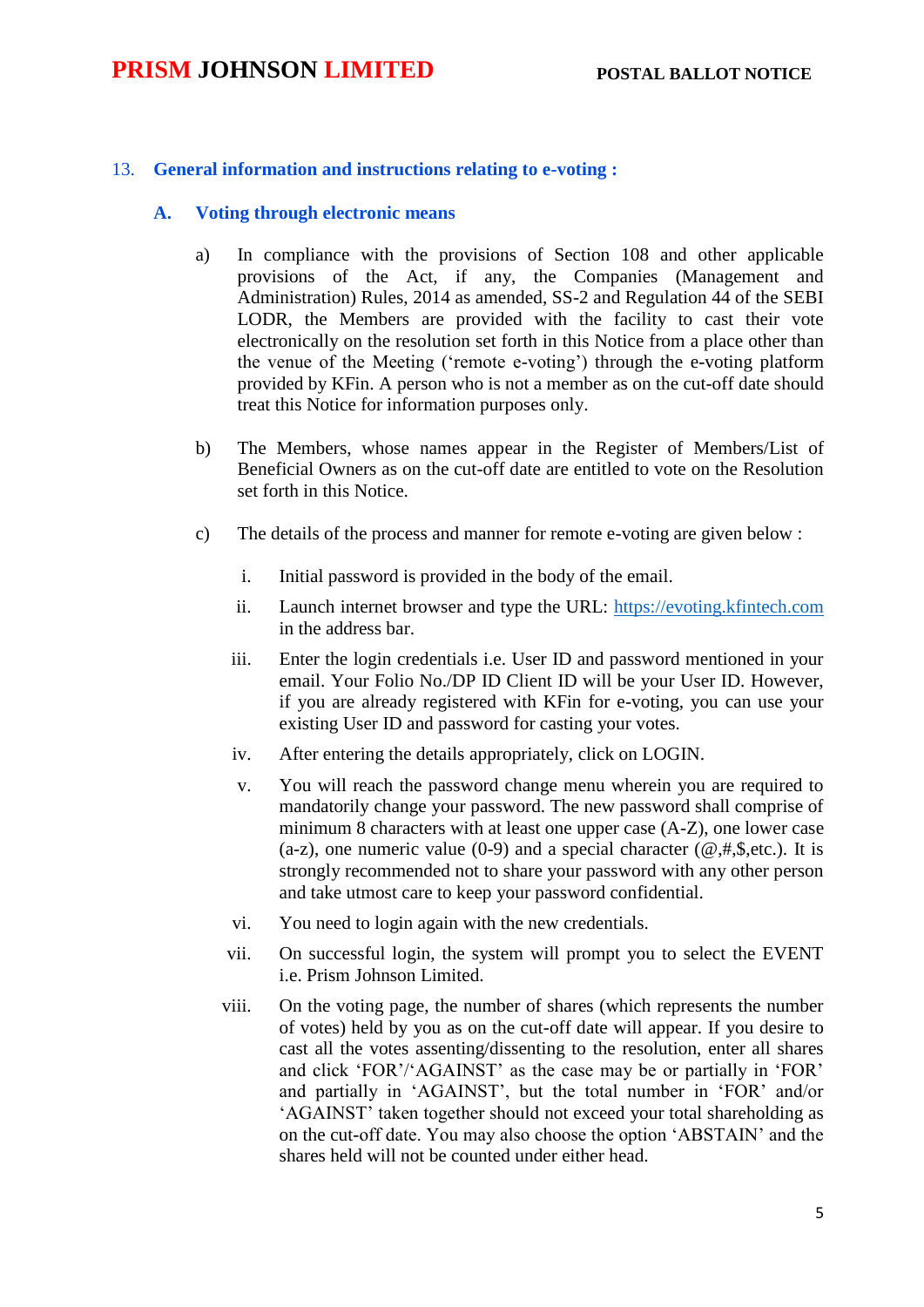- ix. Cast your votes by selecting an appropriate option and click on 'SUBMIT'. A confirmation box will be displayed. Click 'OK' to confirm, else 'CANCEL' to modify. Once you confirm, you will not be allowed to modify your vote subsequently. During the voting period, you can login multiple times till you have confirmed that you have voted on the resolution.
- x. Corporate/institutional members (i.e. other than individuals, HUF, NRI, etc.) are required to send scanned image (PDF/JPG format) of certified true copy of relevant board resolution/authority letter etc., to the Scrutiniser through email at [sja.pjltd@gmail.com](mailto:sja.pjltd@gmail.com) and may also upload the same in the e-voting module in their login. The scanned image of the above documents should be in the naming format 'PRISM\_EVENT No.'
- xi. Members can cast their vote online from Thursday, March 10, 2022 at 9.00 A.M. IST till Friday, April 8, 2022 at 5.00 P.M. IST. Voting beyond the said date shall not be allowed and the remote e-voting facility shall be disabled.
- xii. In case of any queries/grievances, you may refer the Frequently Asked Questions (FAQs) for Members and e-voting User Manual available at the 'download' section of [https://evoting.kfintech.com](https://evoting.kfintech.com/) or call KFin on toll free number 1800-309-4001.

#### **B. Procedure to login through websites of Depositories**

As per the SEBI circular dated December 9, 2020 on e-Voting facility provided by listed companies, individual shareholders holding securities in Demat mode are allowed to vote through their demat account maintained with Depositories and DPs. Shareholders are advised to update their mobile number and email Id in their demat accounts in order to access e-Voting facility.

#### **a. National Securities Depository Limited ('NSDL')**

- *1. User already registered for IDeAS facility*
	- i. URL: [https://eservices.nsdl.com](https://eservices.nsdl.com/)
	- ii. Click on the "Beneficial Owner" icon under 'IDeAS' section.
	- iii. On the new page, enter User ID and Password. Post successful authentication, click on "Access to e-voting"
	- iv. Click on company name or e-voting service provider and you will be re-directed to e-Voting service provider website for casting the vote during the remote e-voting period.

## *2. User not registered for IDeAS e-Services*

- i. To register click on link : [https://eservices.nsdl.com](https://eservices.nsdl.com/)
- ii. Select "Register Online for IDeAS"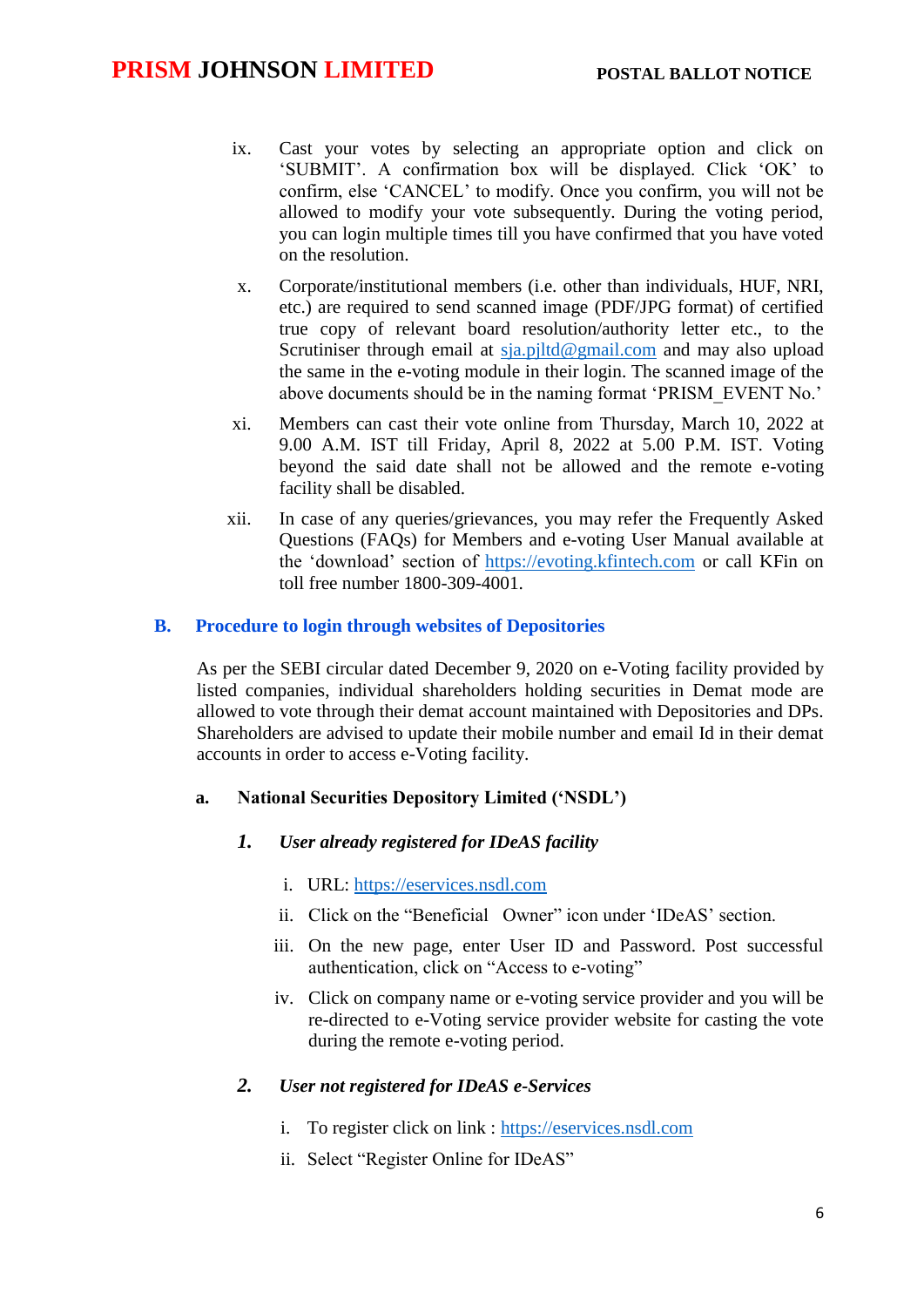iii. Proceed with completing the required fields.

### *3. User not registered for IDeAS e-Services*

- i. To register click on link : <https://eservices.nsdl.com/SecureWeb/IdeasDirectReg.jsp>
- ii. Proceed with completing the required fields.

# *4. By visiting the e-Voting website of NSDL*

- i. URL: [https://www.evoting.nsdl.com](https://www.evoting.nsdl.com/)
- ii. Click on the icon "Login" which is available under 'Shareholder/Member' section.
- iii. Enter User ID (i.e. 16-digit demat account number held with NSDL), Password/OTP and a Verification Code as shown on the screen.
- iv. Post successful authentication, you will be redirected to NSDL Depository site wherein you can see e-voting page.

Click on company name or e-Voting service provider name and you will be redirected to e-voting service provider website for casting your vote during the remote e-voting period.

#### **b. Central Depository Services (India) Limited ('CDSL')**

#### *1. Existing user who have opted for Easi/Easiest*

- i. URL: <https://web.cdslindia.com/myeasi/home/login> or URL: [www.cdslindia.com.](http://www.cdslindia.com/)
- ii. Click on New System Myeasi.
- iii. Login with user id and password.
- iv. Option will be made available to reach e-Voting page without any further authentication.
- v. Click on e-voting service provider name to cast your vote.

# *2. User not registered for Easi/Easiest*

- i. Option to register is available at <https://web.cdslindia.com/myeasi/Registration/EasiRegistration>
- ii. Proceed with completing the required fields.

# *3. By visiting the e-Voting website of CDSL*

- i. URL: [www.cdslindia.com.](http://www.cdslindia.com/)
- ii. Provide demat Account Number and PAN No.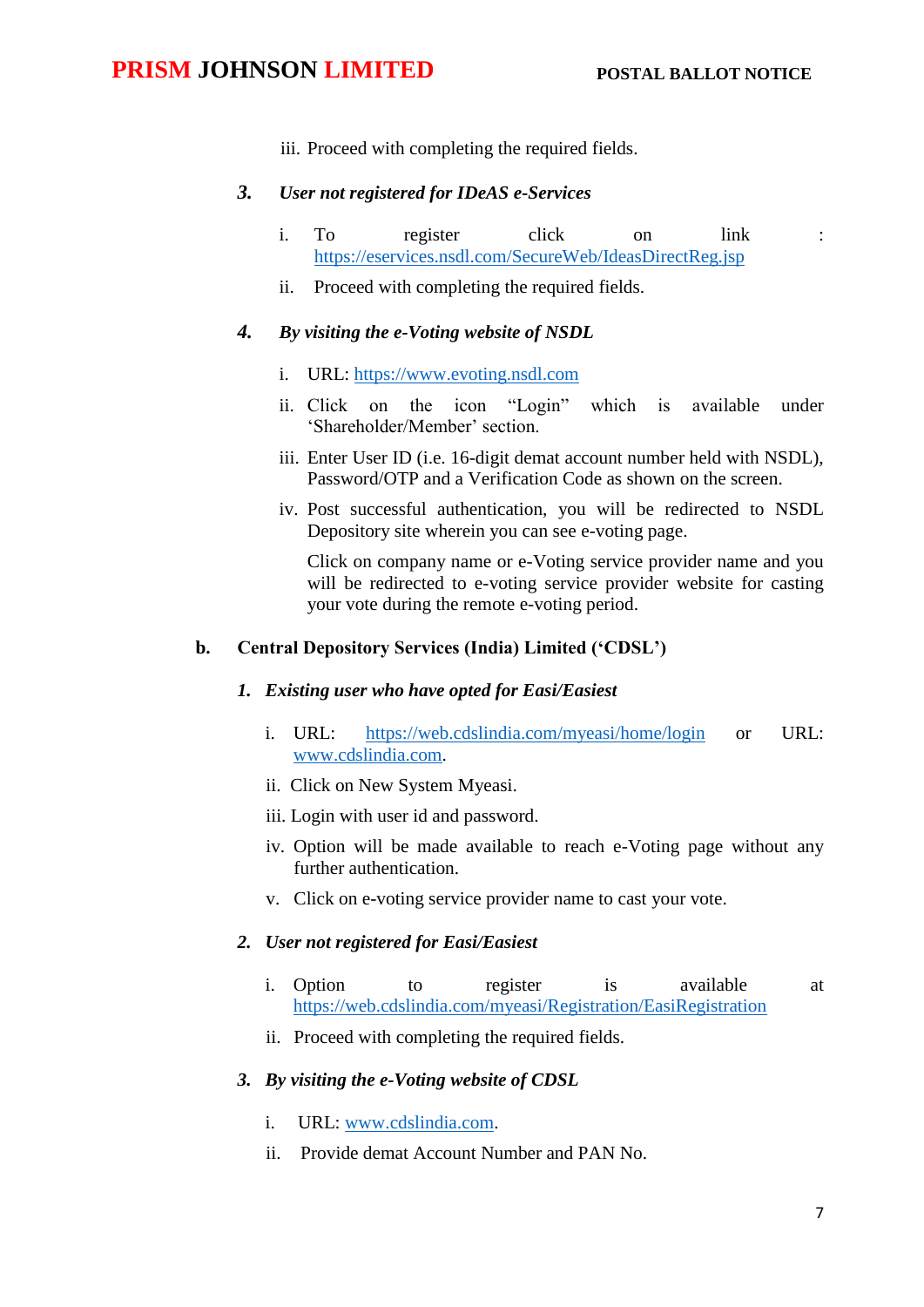- iii. System will authenticate user by sending OTP on registered Mobile  $\&$ Email as recorded in the demat Account.
- iv. After successful authentication, user will be provided links for the respective ESP where the e-voting is in progress.

# **Individual Shareholders (holding securities in demat mode) login through their depository participants.**

You can also login using the login credentials of your demat account through your DP registered with NSDL/CDSL for e-voting facility. Once logged in, you will be able to see e-voting option. Click on e-voting option and you will be re-directed to NSDL/CDSL Depository site after successful authentication. Click on company name or e-voting service provider name and you will be re-directed to e-voting service provider website for casting your vote during the remote e-voting period.

## **Important note**

Members who are unable to retrieve User ID/Password are advised to use Forget User ID and Forget Password option available at above mentioned website.

| Members facing any technical issue - | Members facing any technical issue -                                                |
|--------------------------------------|-------------------------------------------------------------------------------------|
| <b>NSDL</b>                          | CDSL                                                                                |
|                                      | Members facing any technical issue in   Members facing any technical issue in login |
|                                      | login can contact NSDL helpdesk by can contact CDSL helpdesk by sending a           |
|                                      | sending a request at evoting@nsdl.co.in request at helpdesk.evoting@cdslindia.com   |
|                                      | or call at toll free no.: $1800\ 1020\ 990$ or contact at $022-23058738$ or 022-    |
| and 1800 22 44 30                    | 23058542-43.                                                                        |

## 14. **General Instructions :**

- i. The Company has appointed Ms. Savita Jyoti, M/s. Savita Jyoti Associates, Practising Company Secretary, Hyderabad as the Scrutiniser to scrutinise the entire e-voting process, in a fair and transparent manner.
- ii. Subject to the receipt of requisite number of votes, the resolutions shall be deemed as passed on the date of the Meeting.
- iii. The results declared along with the Scrutiniser's Report shall be placed on the Company's website [www.prismjohnson.in](http://www.prismjohnson.in/) and on KFin's website [www.evoting.kfintech.com](http://www.evoting.kfintech.com/) and shall also be communicated to BSE and NSE.

# **By Order of the Board** For **PRISM JOHNSON LIMITED**

Aneeta S. Kulkarni *Company Secretary*

Place : Mumbai Date : March 3, 2022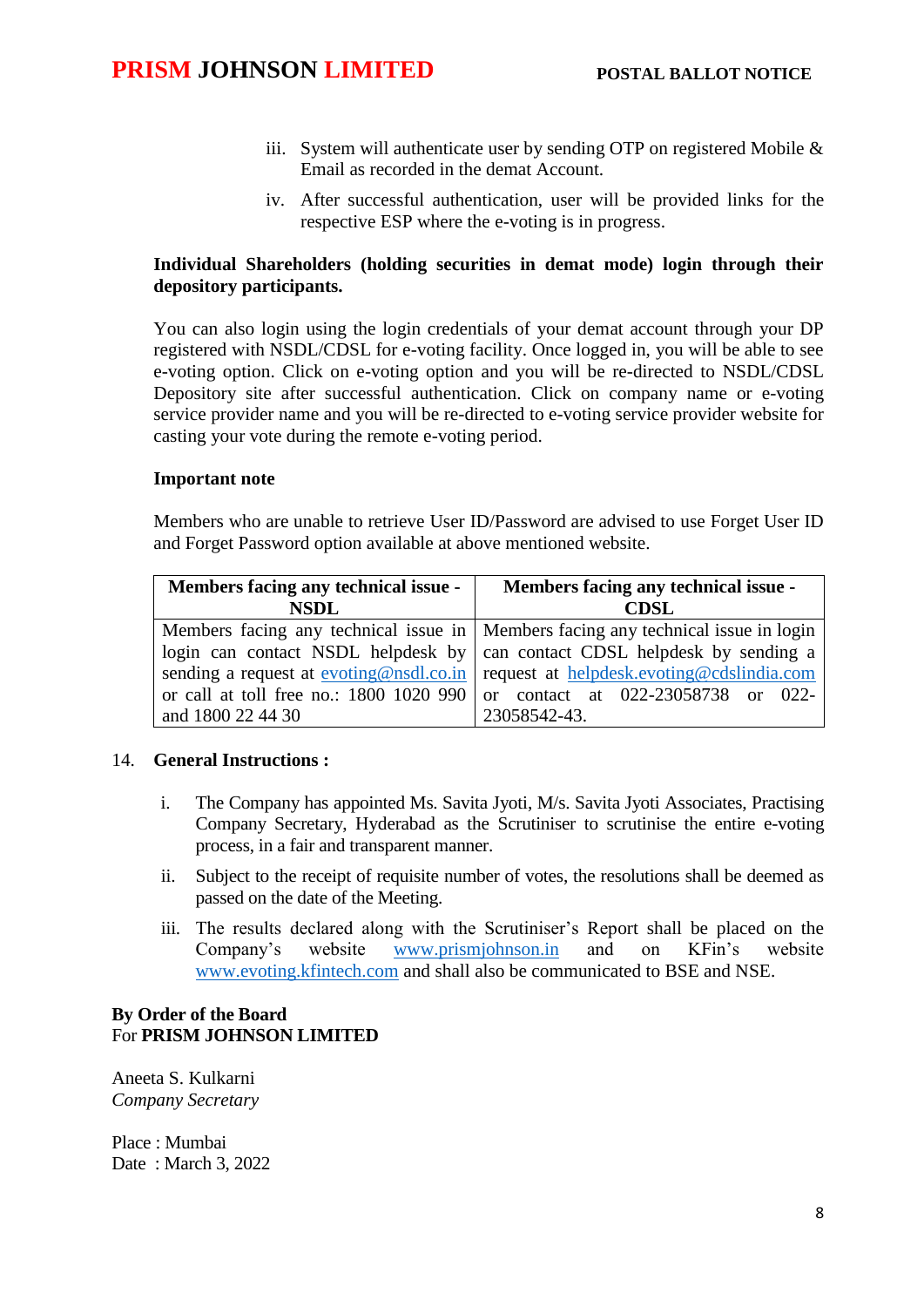## **EXPLANATORY STATEMENT**

As required by Section 102 of the Act, the following Explanatory Statement sets out the material facts relating to the Ordinary resolution mentioned in the accompanying Notice.

The Board of Directors of the Company, on the recommendation of the Nomination  $\&$ Remuneration Committee, on March 3, 2022 has appointed Mr. Akshay Rajan Raheja (DIN : 00288397) as Additional and Non-executive Director of the Company with effect from March 5, 2022, liable to retire by rotation.

Mr. Akshay Raheja, aged 39 years, has a broad range of commercial/business experience in areas including real estate, cable television and broadband services, hospitality, retailing and general insurance.

He is a Commerce Graduate from University of Mumbai and MBA from Columbia Business School, N.Y., USA.

Mr. Akshay Raheja is a Director on the Board of EIH Associated Hotels Limited, Hathway Cable & Datacom Limited and Raheja QBE General Insurance Company Limited. He is a member of the Audit Committee of EIH Associated Hotels Limited.

He is associated with social institutions such as the Smt. Kamla Raheja Vidyanidhi Institute of Architecture and Environmental Studies and the Diabetic Association of India - S.L. Raheja Hospital.

Mr. Akshay Raheja was on the Board of the Company during October 2006 - July 2013. He also served as an Alternate Director to Mr. Satish Raheja during 2013-14.

The requisite details of Mr. Akshay Raheja are provided in Annexure - A to the Notice. He will be paid remuneration by way of fees for attending meetings of the Board or Committees thereof and profit related commission as approved by the NRC/Board within the overall limits approved by the shareholders.

In the opinion of the Board, he fulfills the requisite criteria with regards to qualifications and attributes for the appointment as a Director on the Board of the Company. Further, he possesses appropriate skills, experience, expertise and knowledge, which would benefit the business of the Company. The Directors therefore recommend adoption of the Ordinary Resolution.

Mr. Akshay Raheja is not disqualified from being appointed as a Director in terms of Section 164 of the Act and is not debarred from holding the office of director by virtue of any SEBI order or any other such authority.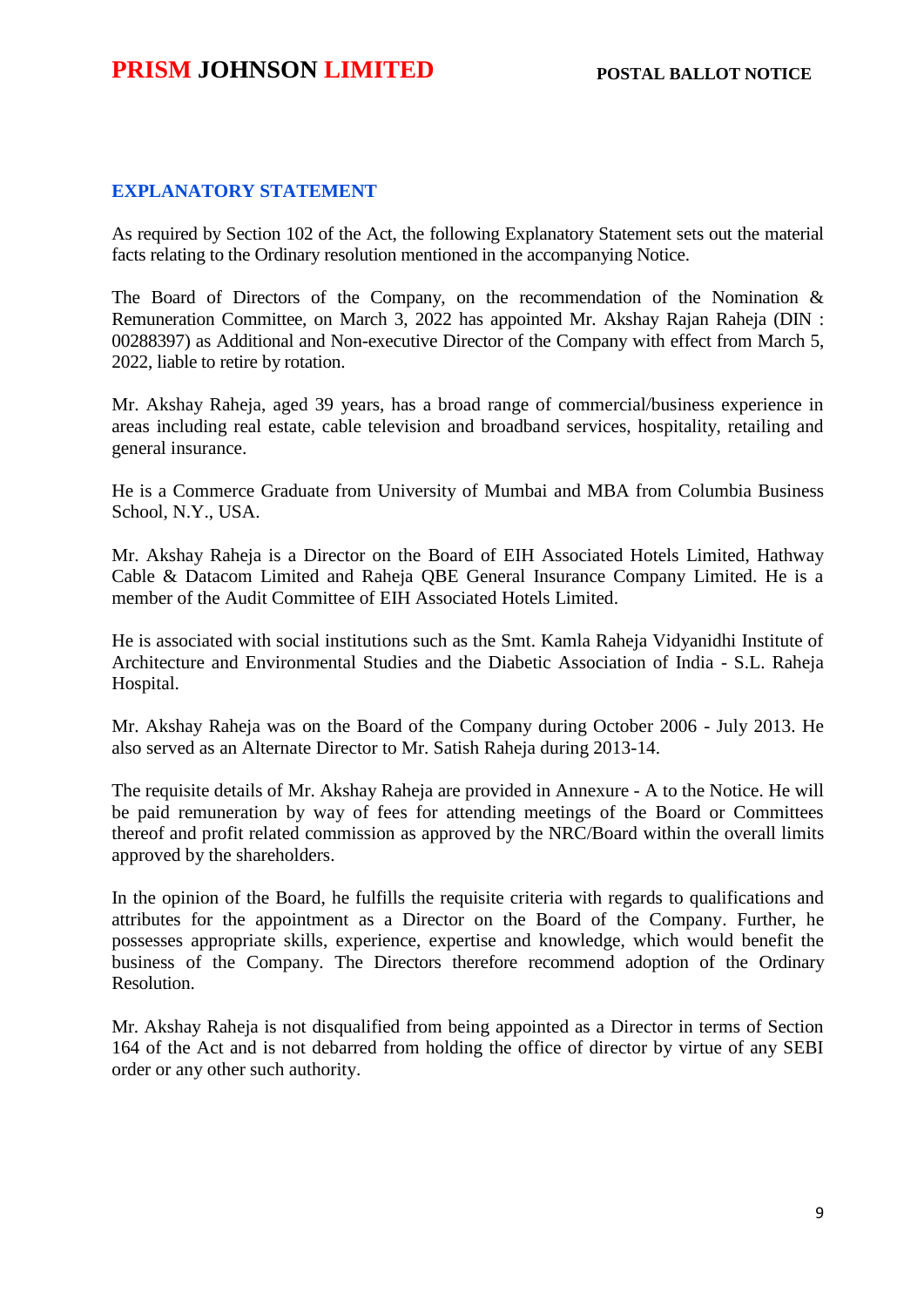Mr. Akshay Raheja is the son of Mr. Rajan Raheja. Except for Mr. Rajan Raheja, none of the other Directors/Key Managerial Personnel of the Company/their relatives are, in any way, financially or otherwise, deemed to be concerned or interested in this item of business.

# **By Order of the Board** For **PRISM JOHNSON LIMITED**

Aneeta S. Kulkarni *Company Secretary*

Place : Mumbai Date : March 3, 2022

*Registered Office* : 305, Laxmi Niwas Apartments, Ameerpet, Hyderabad - 500 016 Phone : +91-40-23400218 Fax : +91-40-23402249 email : investor@prismjohnson.in website: [www.prismjohnson.in](http://www.prismjohnson.in/)  CIN : L26942TG1992PLC014033

# **Annexure - A**

**Details under Regulation 36(3) of SEBI (Listing Obligations and Disclosure Requirements) Regulations, 2015 and in terms of Secretarial Standard 2, in respect of the Directors seeking appointment**

| <b>Name of Director</b>                                                             | Mr. Akshay Raheja                                                                                                                                                                                                    |
|-------------------------------------------------------------------------------------|----------------------------------------------------------------------------------------------------------------------------------------------------------------------------------------------------------------------|
| <b>Brief Resume</b>                                                                 | Refer the details given in the explanatory statement                                                                                                                                                                 |
| Age in years                                                                        | 39 years                                                                                                                                                                                                             |
| <b>Qualifications</b>                                                               | Commerce Graduate from University of Mumbai and MBA<br>from Columbia Business School, N.Y., USA                                                                                                                      |
| <b>Experience</b>                                                                   | Refer the details given in the explanatory statement                                                                                                                                                                 |
| in<br><b>Expertise</b><br>specific<br>functional areas                              | Refer the details given in the explanatory statement                                                                                                                                                                 |
| Terms and conditions of<br>appointment                                              | Mr. Akshay Raheja is being appointed as a Non-Executive<br>Director with effect from March 5, 2022, liable to retire by<br>rotation.<br>The other terms and conditions are detailed in the explanatory<br>statement. |
| <b>Details</b><br><b>of</b><br>remuneration<br>remuneration<br>and<br>last<br>drawn | Not Applicable                                                                                                                                                                                                       |